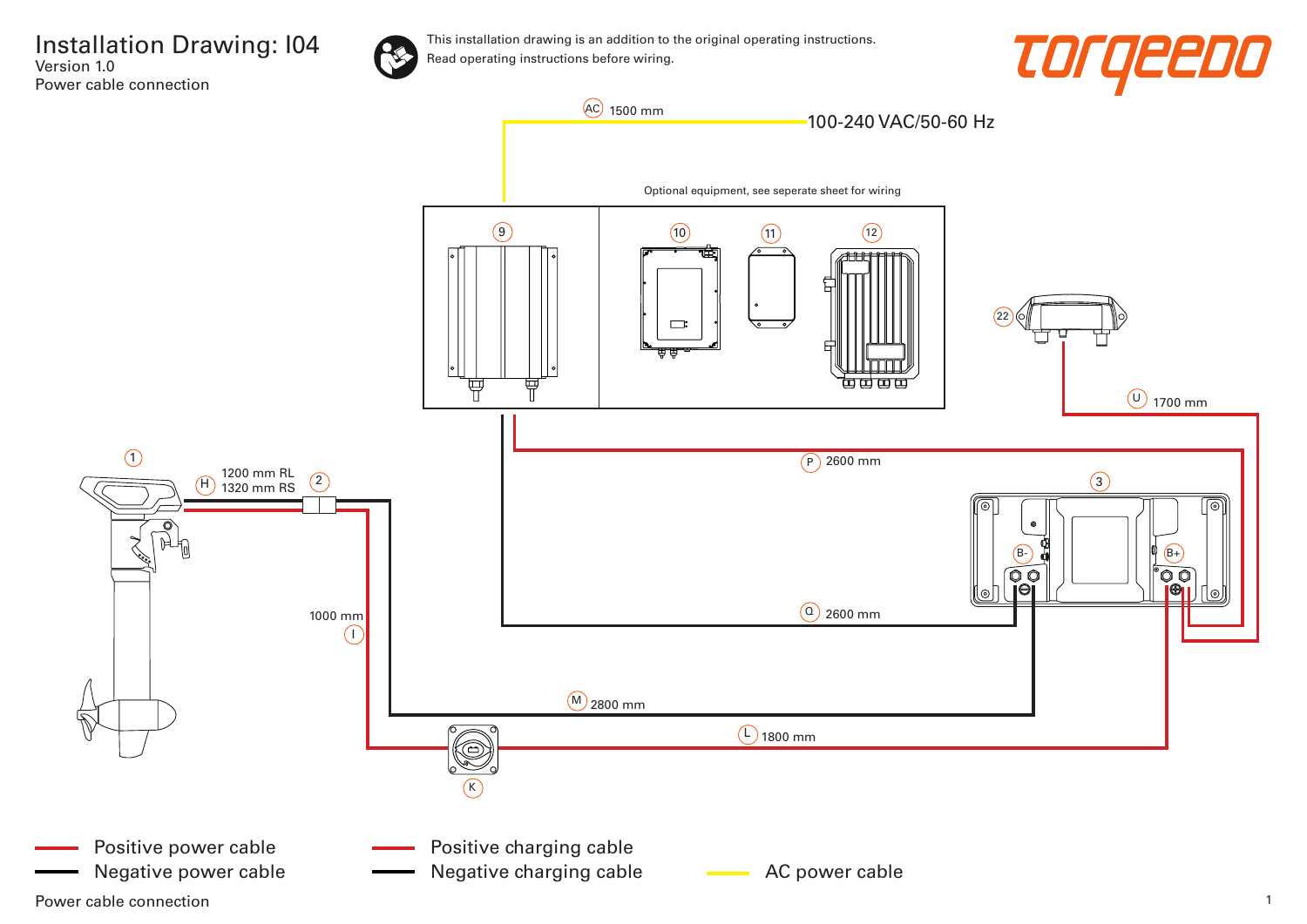Installation Drawing: I04 Version 1.0 System ground connection



This installation drawing is an addition to the original operating instructions. Read operating instructions before wiring.





## Use for boats with common point for grounding

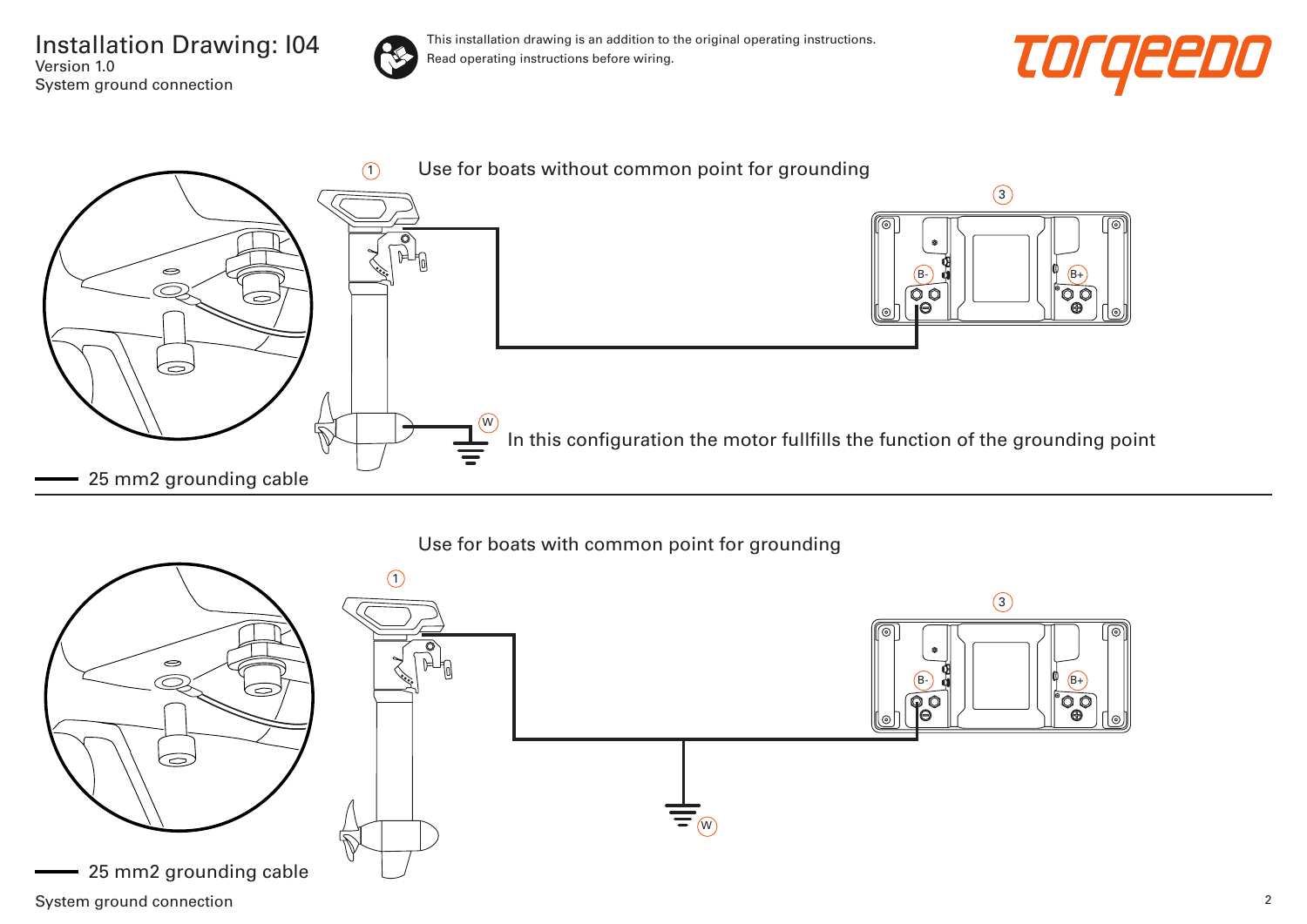Installation Drawing: I04 Version 1.0 System ground connection



This installation drawing is an addition to the original operating instructions. Read operating instructions before wiring.





In case the charger is permanently installed in the boat, the charger housing or its AC PE and battery minus pole must be connected to the common grounding point. The AC connection requires specialist knowledge and may only be carried out by qualified personnel. If necessary, have the planning and installation carried out by a specialist.

**NOTE!** To charge the batteries in the boat, a land connection in the boat with galvanic isolator or isolation transformer is required according to applicable national requirements (e.g. DIN EN ISO 13297, ABYC E-11).



25 mm2 grounding cable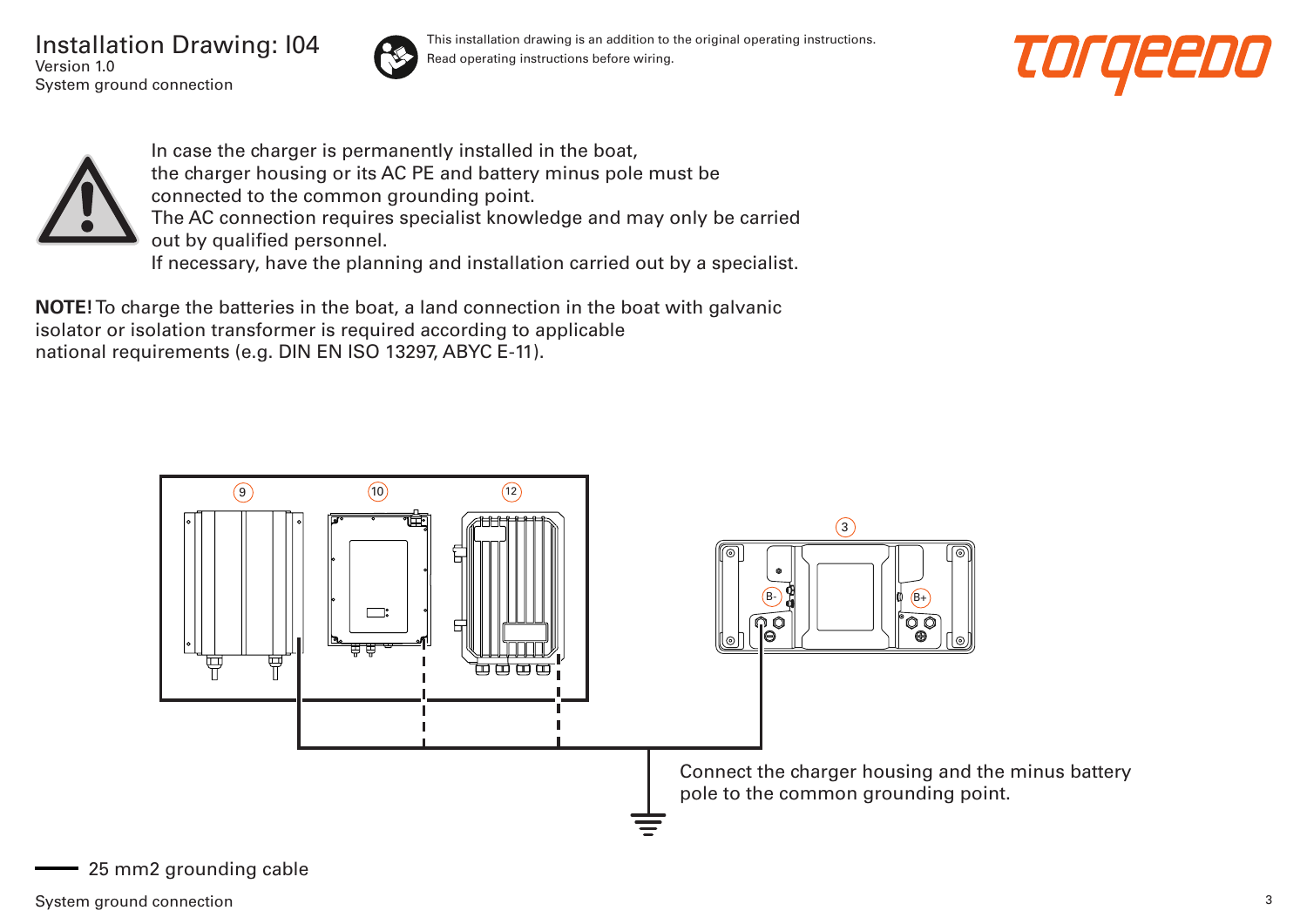

This installation drawing is an addition to the original operating instructions. Read operating instructions before wiring.





Data cable connection and the connection of the control of the control of the control of the connection of the connection of the connection of the connection of the connection of the connection of the connection of the con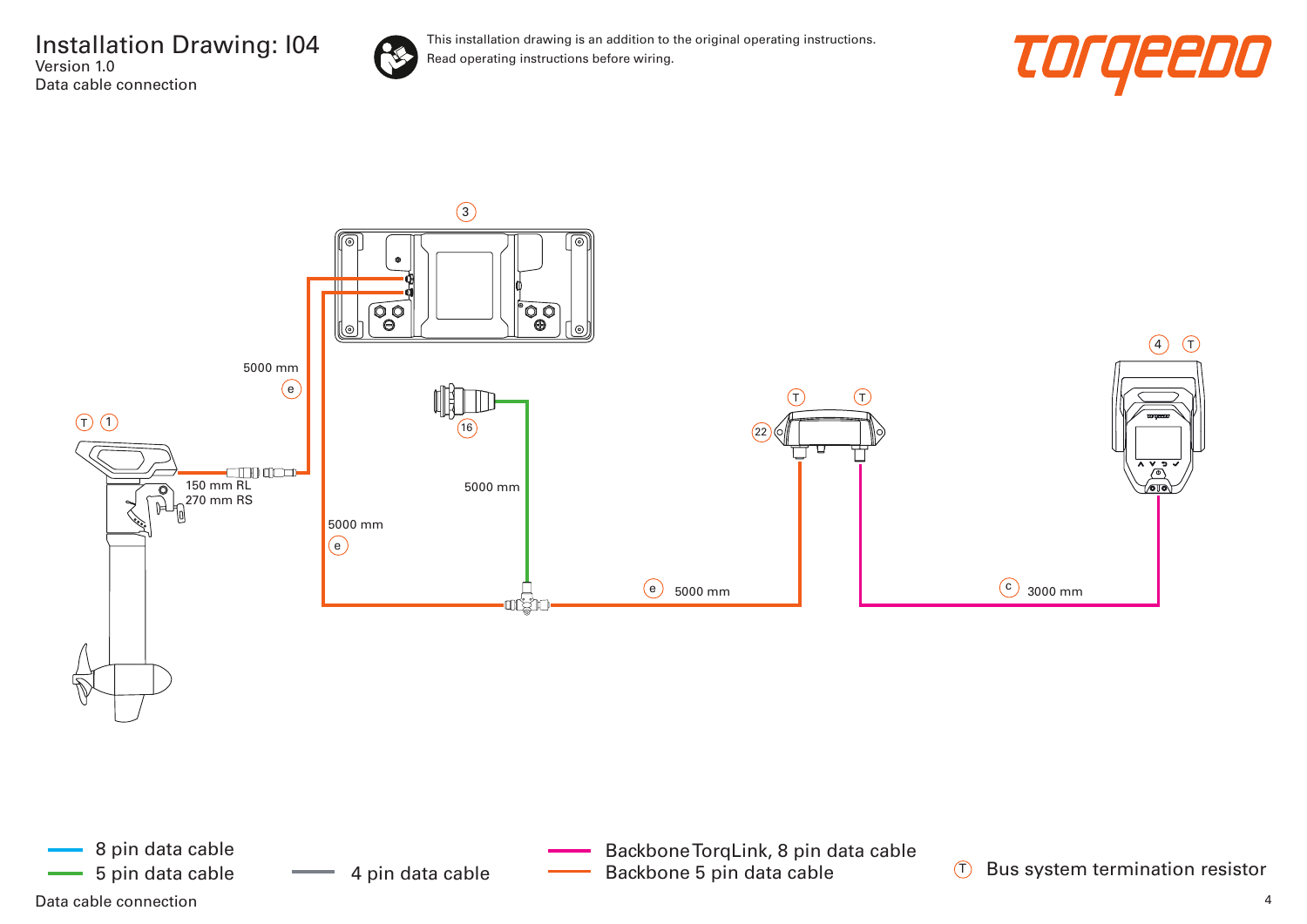## Installation Drawing: I04 Version 1.0 Bill of material/Legend/Information



This installation drawing is an addition to the original operating instructions. Read operating instructions before wiring.



| Pos.             | Item number                  | Name                                      | Remarks                                                                                                                                       |
|------------------|------------------------------|-------------------------------------------|-----------------------------------------------------------------------------------------------------------------------------------------------|
| $\mathbf{1}$     | 1260-00<br>1261-00           | Cruise 3.0 R                              |                                                                                                                                               |
| H, I, K,<br>L, M |                              | Cable set with battery switch             | See picture for cable length                                                                                                                  |
| $\overline{2}$   |                              | Power connector                           | max. 175 A                                                                                                                                    |
| e                |                              | Backbone cable 5-pin                      | 5000 mm                                                                                                                                       |
|                  |                              |                                           |                                                                                                                                               |
| 3                | 2106-00                      | Power 24-3500                             | Select TorgLink-Battery in throttle menu!                                                                                                     |
| e                |                              | Backbone cable 5-pin                      | 5000 mm                                                                                                                                       |
|                  |                              |                                           |                                                                                                                                               |
| 16               | 2304-00                      | On/Off Switch Power 24-3500<br>with cable | 5000 mm<br>Use to switch the Power 24-3500 on/off manu-<br>ally, if not in use the Power 24-3500 switches<br>off automatically after 24 hours |
|                  |                              |                                           |                                                                                                                                               |
| W                |                              | System ground                             | min. 25 mm2, not included                                                                                                                     |
|                  |                              |                                           |                                                                                                                                               |
| $\overline{4}$   | 1976-00                      | <b>TorgLink Throttle</b>                  |                                                                                                                                               |
| C                |                              | Backbone TorqLink cable 8-pin             | 3000 mm                                                                                                                                       |
|                  |                              |                                           |                                                                                                                                               |
| 9                | 2206-20; 2206-30;<br>2206-40 | Charger Power 24-3500                     | 350W                                                                                                                                          |
| P                |                              | + DC charge cable                         | 2600 mm; Do not extend!                                                                                                                       |
| $\Omega$         |                              | - DC charge cable                         | 2600 mm; Do not extend!                                                                                                                       |
| $B+$             |                              | + Battery pole                            |                                                                                                                                               |
| <b>B-</b>        |                              | - Battery pole                            |                                                                                                                                               |
| AC               |                              | AC power cable                            | 1500 mm                                                                                                                                       |
|                  |                              |                                           |                                                                                                                                               |
|                  | 2217-00                      | TorqLink gateway set                      |                                                                                                                                               |
| 22               | 000-00858                    | Gateway                                   |                                                                                                                                               |
| U                |                              | Gateway Power cable                       | 1700 mm                                                                                                                                       |
| f                |                              | AdapterT-Cable 5-pin                      | 200 mm                                                                                                                                        |
| e                |                              | Backbone cable 5-pin                      | 5000 mm                                                                                                                                       |
| 13               | 000-00876                    | <b>TorgLink Terminator</b>                | <b>Bus termination resistor</b>                                                                                                               |
| 18               |                              | On/Off switch with cable                  | 2000 mm                                                                                                                                       |

| Pos.         | Item number        | Name                                          | Remarks                 |
|--------------|--------------------|-----------------------------------------------|-------------------------|
|              | Optional equipment |                                               |                         |
|              |                    |                                               |                         |
| 10           | 2210-00            | Fast Charger Power 24-3500                    | 1700W                   |
| P            |                    | + DC charge cable                             | 2400 mm; Do not extend! |
| $\Omega$     |                    | - DC charge cable                             | 2400 mm; Do not extend! |
| $B+$         |                    | + Battery pole                                |                         |
| $B -$        |                    | - Battery pole                                |                         |
| <b>AC</b>    |                    | AC power cable                                | 2000 mm                 |
|              |                    |                                               |                         |
| 11           | 2207-00            | Solar charge controller<br>Power 24-3500      |                         |
| P            |                    | + Charge cable                                | 1000 mm                 |
| $\Omega$     |                    | - Charge cable                                | 1000 mm                 |
| $\mathsf{R}$ |                    | + Input solar cable                           | 1000 mm                 |
| S            |                    | - Input solar cable                           | 1000 mm                 |
|              |                    |                                               |                         |
| 12           | 2211-00            | Fast solar charge controller<br>Power 24-3500 |                         |
| P            |                    | + Charge cable                                | 300 mm                  |
| P1           |                    | + Charge cable                                | 2200 mm                 |
| $\Omega$     |                    | - Charge cable                                | 2500 mm                 |
| 21           |                    | Fuse                                          | 100 A/58 V              |
| $\mathsf{R}$ |                    | + Input solar cable                           | not included            |
| S            |                    | - Input solar cable                           | not included            |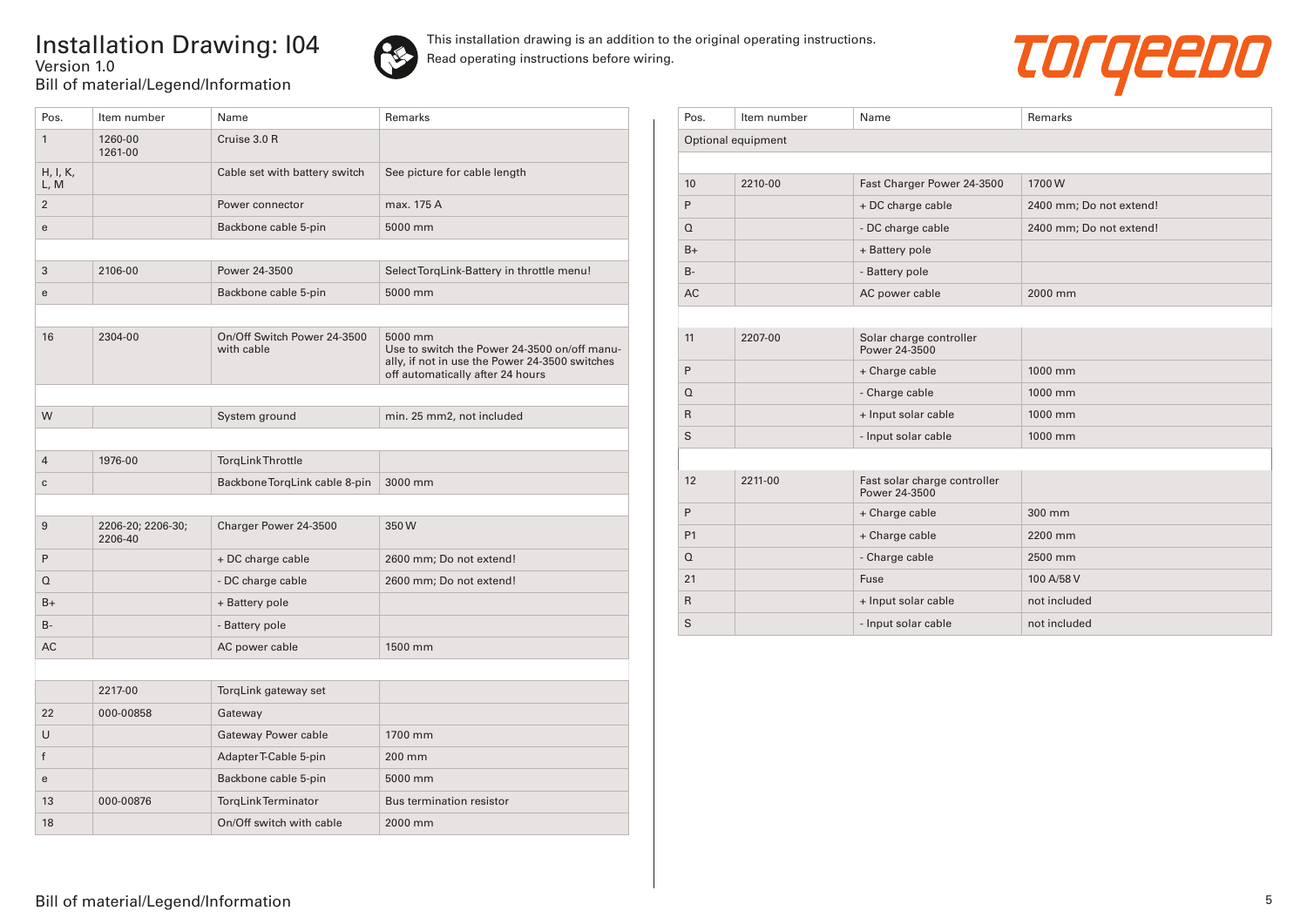

This installation drawing is an addition to the original operating instructions.

Read operating instructions before wiring.



Connect the cruise motor and terminator to each end of the backbone.

The TorqLink bus system requires a terminator (terminating resistor) at both ends of the backbone in order to function correctly.

One of the terminators is located in the "Terminator Single", "Terminator Twin", "Throttle 1918-00", "Throttle 1976-00" , the other is built into the cruise motor. Therefore, when installing, make sure that the components "Terminator" and "Cruise motor" are each connected to one end of the backbone. The connection position of the remaining components on the backbone can be freely selected.

Keep the following points in mind when planning:

- An earthing point is required for your Torqeedo system. Take into account the connection and the cables required for this in your planning. The required cable cross-sections can be found in the section Tools, equipment and material.
- First determine and plan the installation positions of all components.
- Measure the required length of the TorqLink backbone.<br>• Measure the lengths of all required stub lines (cable co
- Measure the lengths of all required stub lines (cable connection between component and TorgLink backbone).
- When planning, please note that TorqLink drop cables must not be extended. If necessary, plan the TorqLink backbone so that the components can be connected through the TorqLink drop cable without an extension. If necessary, extend the TorqLink backbone to connect a component that is far away; you can find corresponding extensions in our accessories catalogue.
- Cables must be fixed every 400 mm, plan attachment material. In places where fastening is not possible, a scuff guard must be fitted.
- Openly laid cables (e.g. inflatable boat) must be protected with chafing protection, plan sufficient material.
- When planning, please note not to bundle power cables with data or antenna cables (e.g. radios) for other loads.
- Observe the minimum bending radius of the cables when planning.
- If a second earthed onboard power system is available, ensure that both systems use a common earthing point.
- Live parts must be fitted or installed with protection against accidental contact; the necessary installation space must be taken into account during the planning stage.
- Always connect batteries as the last component to the system to avoid short circuits and voltage peaks.
- Do not extend drop cables, extend backbone if necessary.
- Protect plugs and contacts against contamination before installing them.
- Do not pull at the cables.
- Do not twist cables.
- Do not install cables in permanently wet areas such as bilges.
- Install cables free of chafing and not around sharp edges, if necessary, attach chafing protection.<br>• Maintain bending limits
- Maintain bending limits.
- Install plug connections free of tension and load.

Observe the minimum bending radius when laying all cables:



| Torgeedo data cable  | 8 x diameter                                 |
|----------------------|----------------------------------------------|
| Torgeedo power cable | 8 x diameter                                 |
| Farth cable          | see cable manufacturer's specifica-<br>tions |
| Other power cables   | see cable manufacturer's specifica-<br>tions |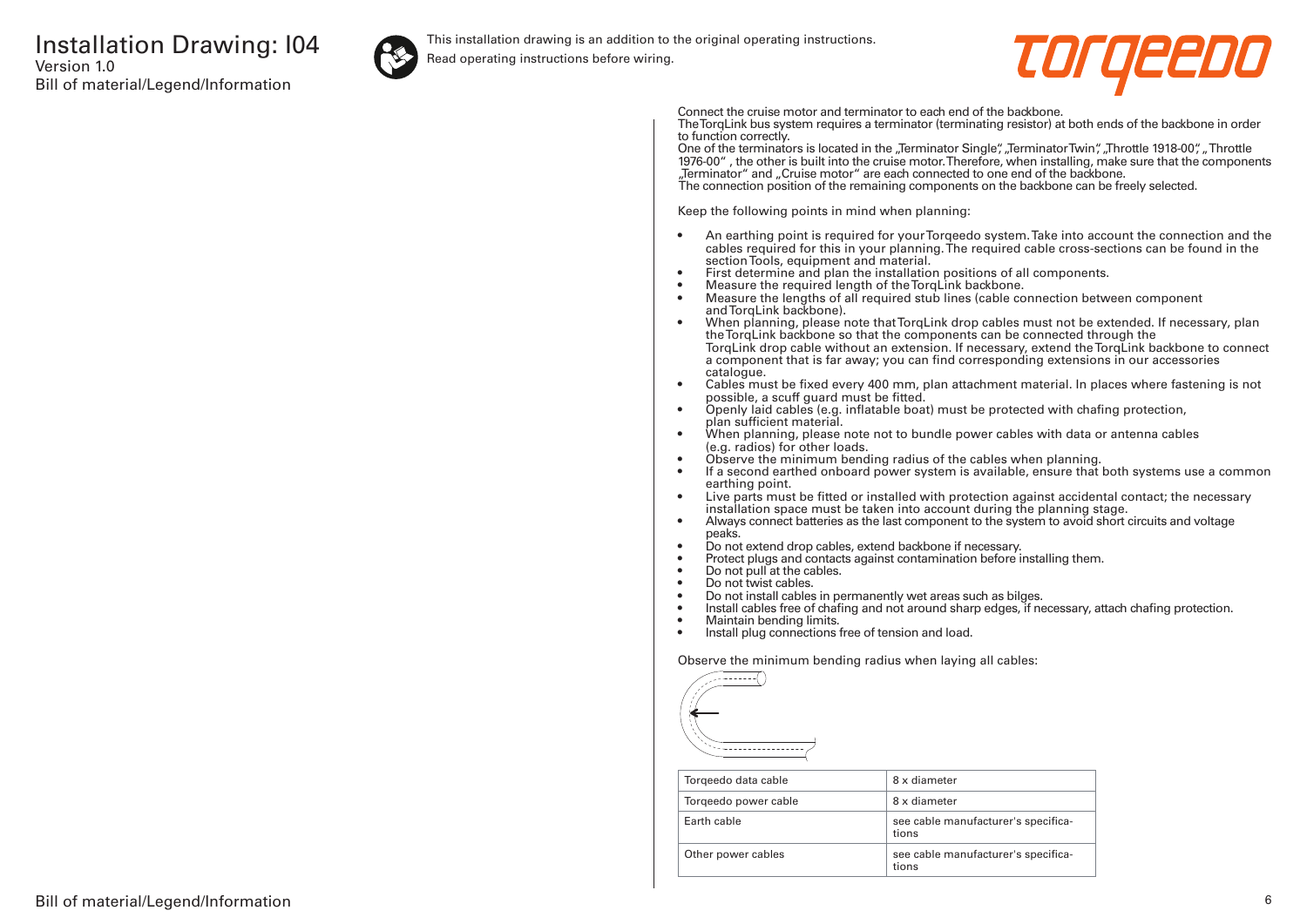

This installation drawing is an addition to the original operating instructions. Read operating instructions before wiring.





Power cable connection  $\overline{7}$ Positive power cable

- Positive charging cable
- Negative power cable **AC AC power cable** AC power cable Negative charging cable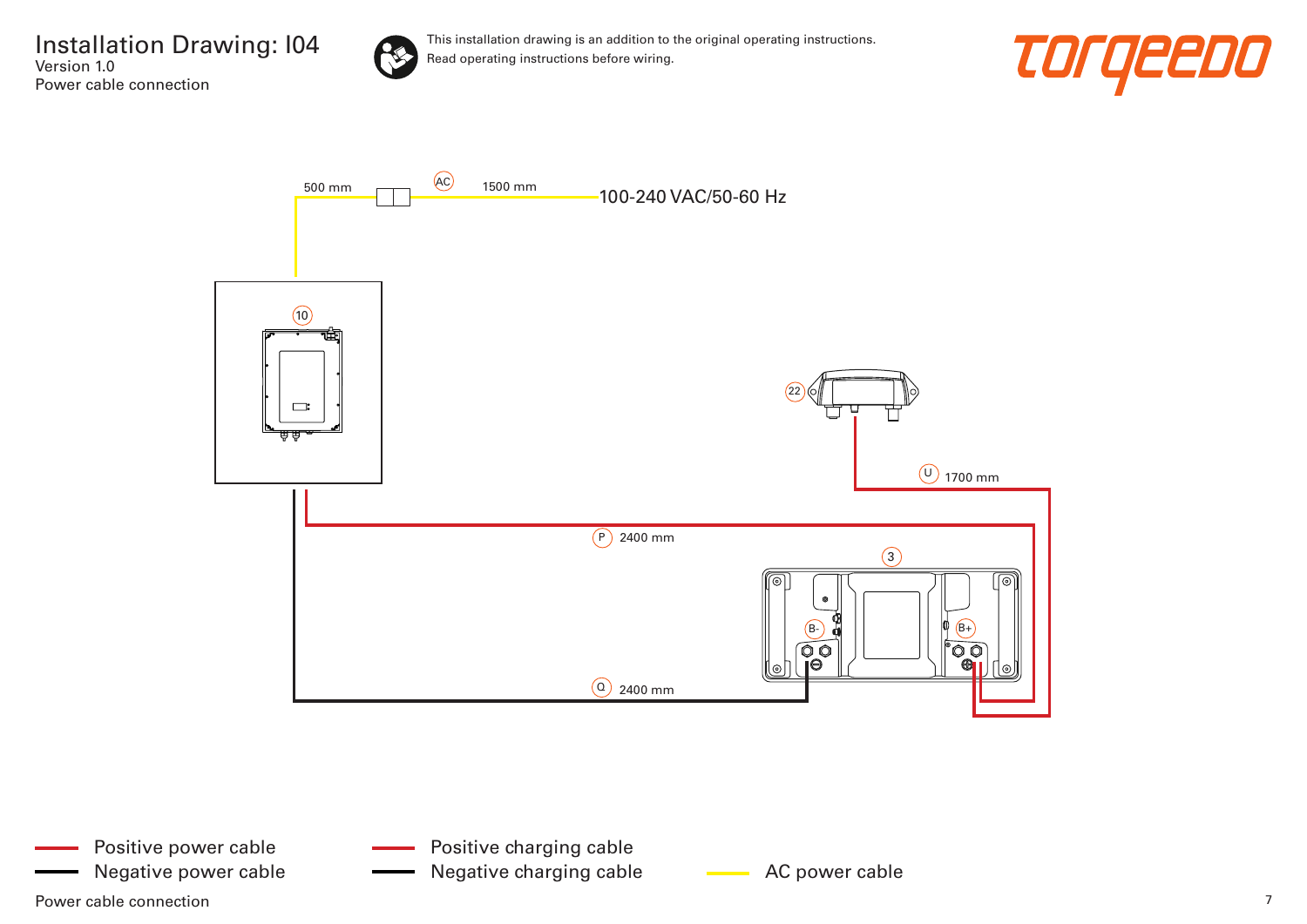

This installation drawing is an addition to the original operating instructions. Read operating instructions before wiring.





Power cable connection and the connection of the set of the set of the set of the set of the set of the set of the set of the set of the set of the set of the set of the set of the set of the set of the set of the set of t Positive power cable Negative power cable **AC AC power cable** Negative charging cable **AC** power cable

Positive charging cable